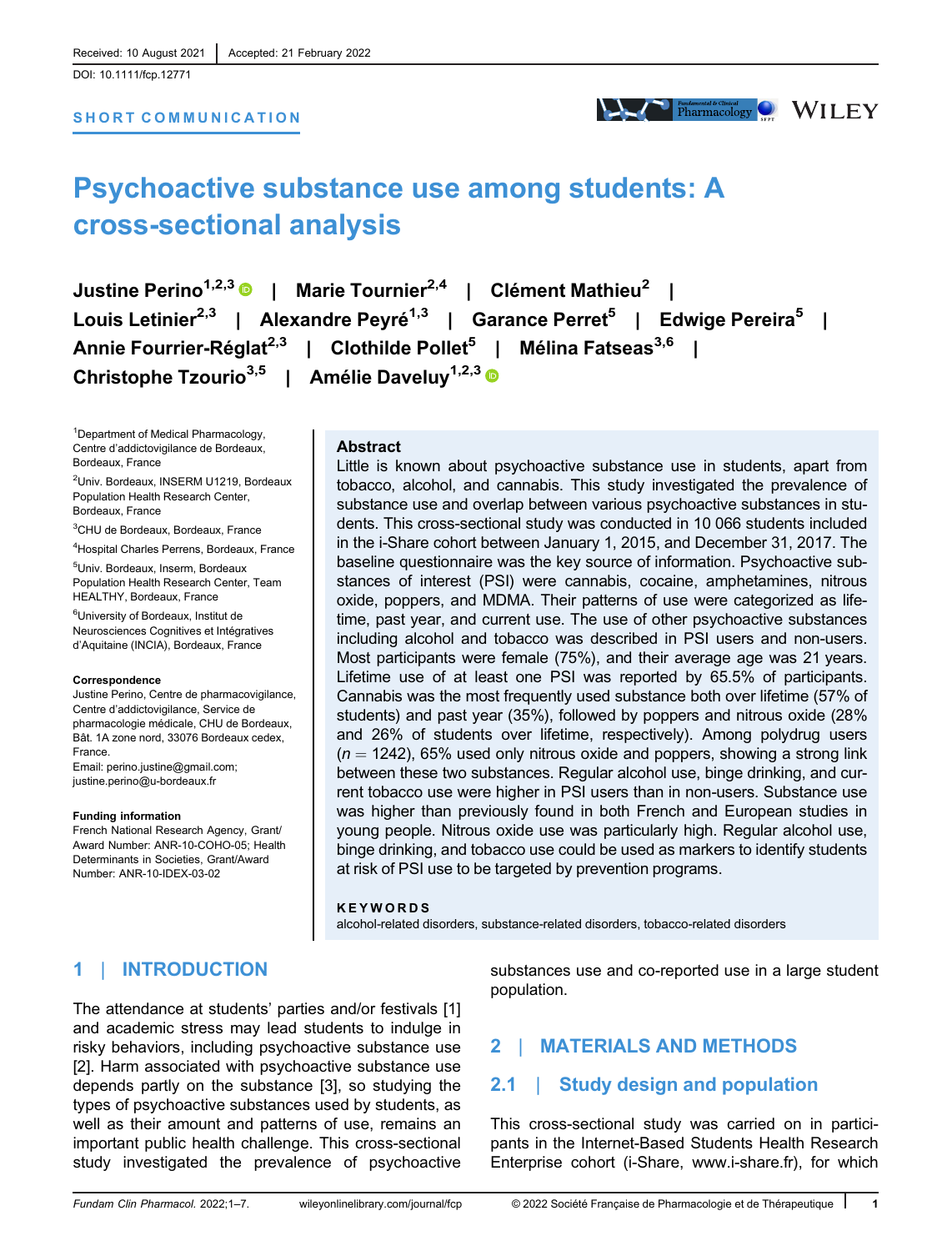$L$ WILEY PERINO ET AL.

participation is on a voluntary basis. The i-Share study was approved by the Commission Nationale de l'Informatique et des Libertés (CNIL) [DR-2013-019] [4–6]. The anonymous baseline survey was the key source of information. All students aged at least 18 years old and registered in the i-Share cohort between January 1, 2015, and December 31, 2017, were included.

# 2.2 | Measures

Psychoactive substances of interest (PSI) were defined as amphetamines, cannabis, cocaine, MDMA, nitrous oxide, or poppers. PSI use was defined as at least one exposure to PSI over lifetime. For each PSI, lifetime use, past-year use, and current use were collected. Because the inclusion questionnaire was not framed according to the definitions commonly admitted for use frequency [7] and data on use were heterogeneous between the different psychoactive substances, current use was defined differently according to the substance

consumed (Figure 1). Poly-drug use was defined as the current use of at least two PSI.

Some variables assessed alcohol use: (i) frequency of alcohol consumption (from "every day" to "several times a year"): occasional use was defined as one intake a week or less and regular use as two intakes a week or more; (ii) alcohol use disorders were approximated using six out of 10 questions in the Alcohol Use Disorder Test (AUDIT) [8]; (iii) binge-drinking was defined as the consumption of at least six units on one occasion. Current and past use of tobacco were reported and high tobacco consumption was defined as more than 10 cigarettes a day. In this study, tobacco or alcohol use was defined as current use with a frequency of at least once a month.

# 2.3 | Statistical analyses

Variables were described as means with standard deviation for quantitative and as numbers and proportions for qualitative ones. Comparisons were performed



FIGURE 1 Classification of psychoactive substances of interest (PSI) use patterns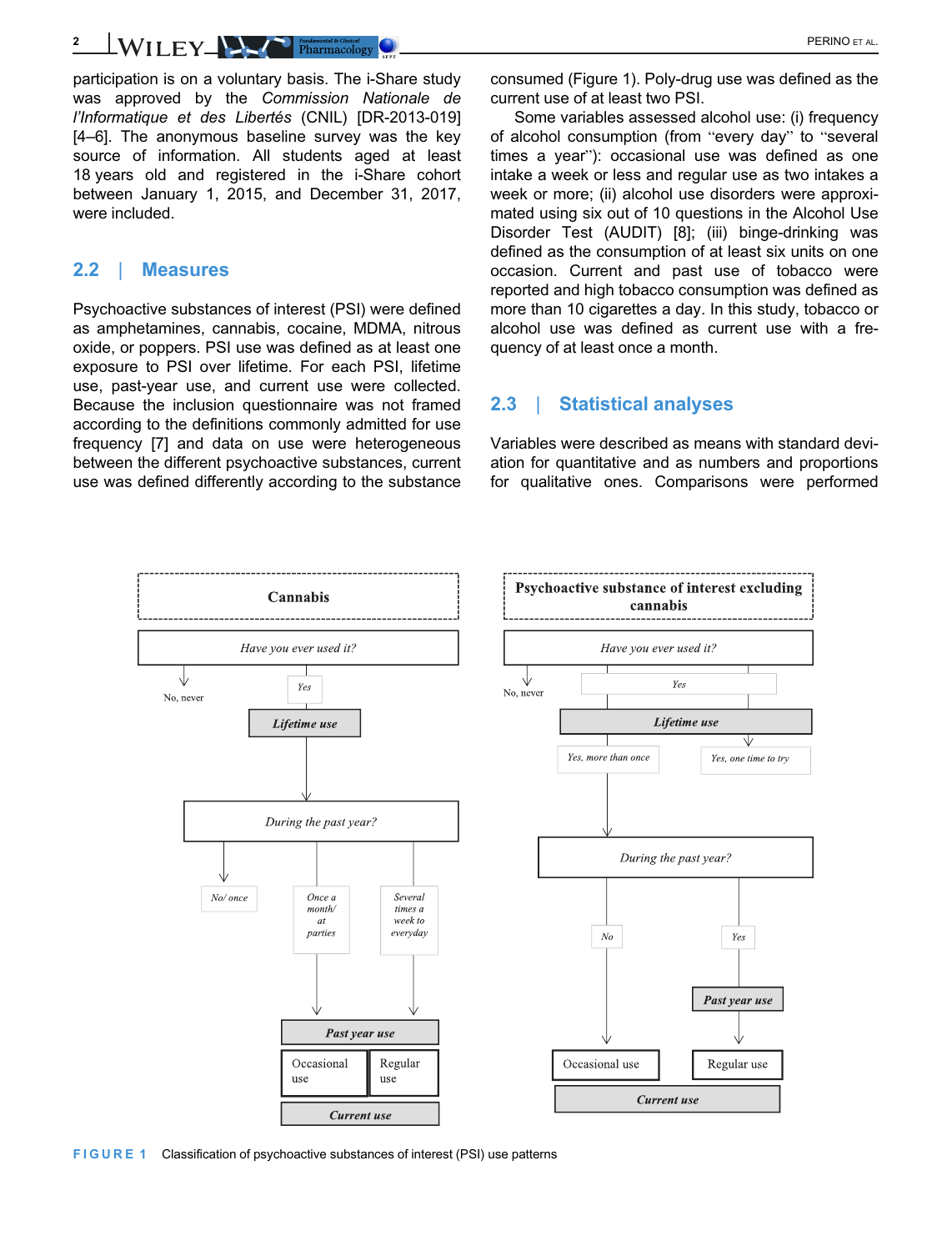using chi-square tests and expressed with  $p$ -value  $(\alpha = 0.05)$ . Prevalence was described by using percentages and 95% confidence intervals (95% CIs) and calculated after calibration on the margin on gender and age. These results were obtained by weighting with the ranking ratio method using the APOGEE database [9]. Analyses were performed using SAS Guide<sup>®</sup> version 3.7 and the chord circle (supporting information) was performed with  $\mathsf{R}^\circledast$ .

# 3 | RESULTS

The total sample comprised 11 046 students. Among them, 10 066 students answered the questions on their use of PSI and were included in the study (Figure 2). The average age of the participants was 21 (SD 2.69) years and 75% were females. They had mostly obtained a scientific high school diploma (63%) and were from privileged families (55%) while 47% of non-responders were from less privileged families (supporting information).

According to the definitions of substance use, 16.7% of students reported neither PSI nor alcohol or tobacco use, while 73.7% were alcohol users and 30.6% were tobacco smokers. More than half of students (65.5%) had consumed one or several PSI at least once over lifetime (Table 1). Cannabis ranked first

TABLE 1 Psychoactive substances use profile weighted on sex and age ( $n = 10066$ )

|                                                | %     |  |  |
|------------------------------------------------|-------|--|--|
| Non-psychoactive substances user               |       |  |  |
| Psychoactive substances of interest (PSI) user |       |  |  |
| Tobacco and/or alcohol only user               |       |  |  |
| Alcohol                                        |       |  |  |
| Use                                            | 73.71 |  |  |
| Binge drinking                                 | 81.96 |  |  |
| Tobacco                                        |       |  |  |
| Past use                                       | 27.61 |  |  |
| Current use                                    | 30.61 |  |  |
| >10 cigarettes a day                           | 7.34  |  |  |

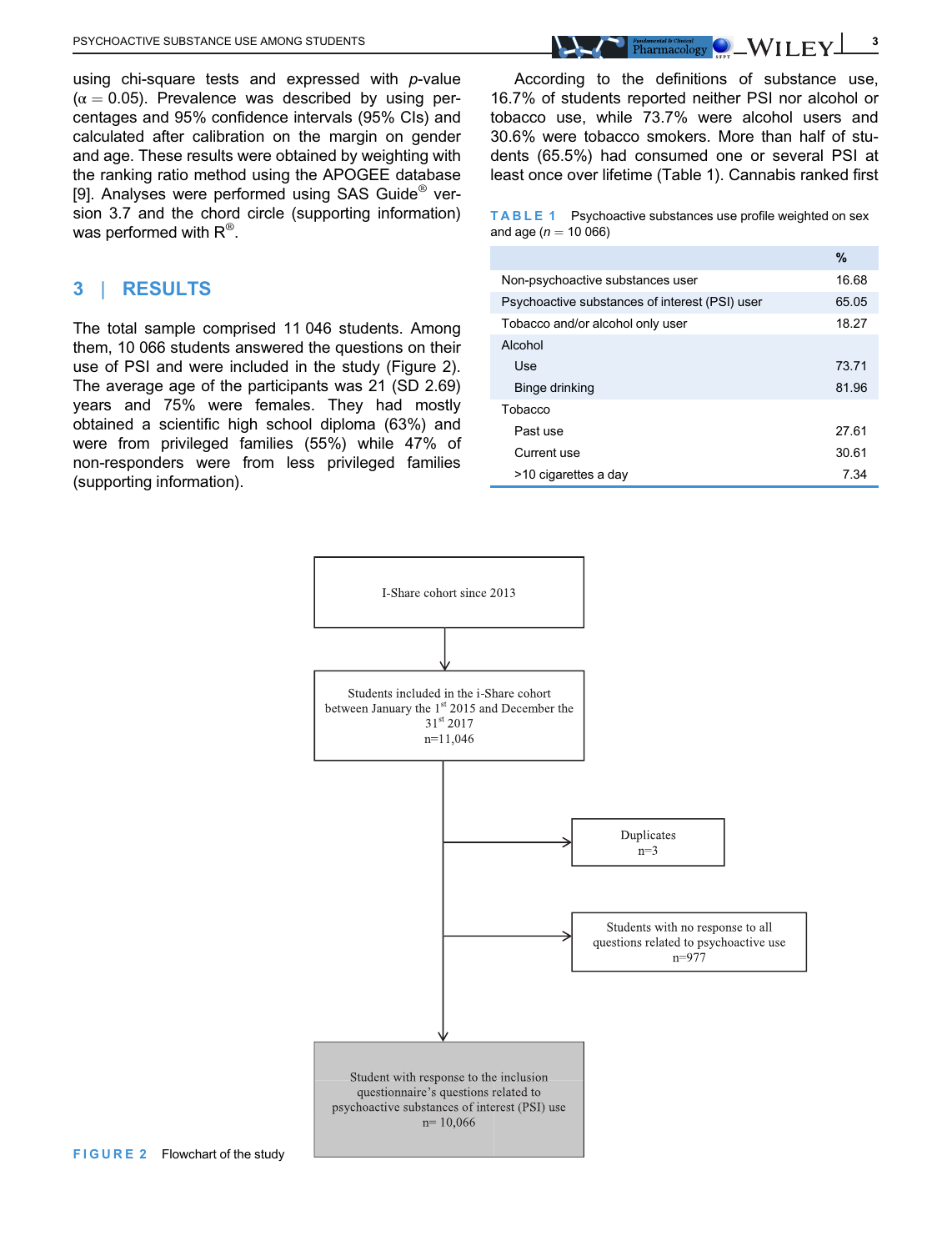4 | DISCUSSION

Extremely high rates of psychoactive substances use found in students raise questions about the health risks associated, particularly with cannabis, which is associated with an increased risk of psychiatric [10–12] and cardiovascular conditions [13,14], and nitrous oxide, which is used at a younger age and associated with neurological disorders [15,16]. The frequency of MDMA and cocaine use was not negligible (respectively 7% and 4% of lifetime use), which is consistent with an increase in cocaine consumption due to its high availability nationwide and an increase in the number of deaths and overdoses with cocaine [17]. The association of stimulants such as cocaine and MDMA can be particularly dangerous as it may trigger serotonin syndrome [18] and cardiovascular disorders [19,20], especially arrhythmia. Nitrous oxide, which was the second PSI most frequently consumed by students over the past year, rarely receives specific attention in national and European studies [21–24], as it is often grouped together with other inhaled substances. In a survey conducted in 2017 among young people in the French general population, poppers were found to be the

4 WILEY PERINO ET AL.

with 57% of use over lifetime and 35% in the past year, before poppers and nitrous oxide with lifetime use of 28% and 26% and past year use of 14% and 12%, respectively. MDMA, cocaine, and amphetamine were consumed less frequently; the highest rate was found for MDMA with 12% of lifetime use and 5% over the past year (Figure 3).

The use of alcohol was more often reported by PSI users than by non-PSI users, with higher rates of regular alcohol use and binge drinking (Table 2): 85% and 90% in PSI users versus 46% and 64% in non-PSI users, respectively. Among non-PSI users, lower rate of binge drinking was found among alcohol/tobacco users in comparison to others. Current tobacco use was far higher in PSI users than in non-PSI users with 44% versus 5% (Figure 4). Co-reported use of various PSIs was assessed in current PSI users (Table 3; supporting information): nitrous oxide and cannabis were mostly used alone (51% and 34% respectively), whereas cocaine, amphetamines, and MDMA were mainly associated with another PSI. Among the 1242 poly-drug users, 65% consumed nitrous oxide and poppers, whereas 17% of poly-drug users used MDMA and cocaine.

 $\frac{0}{0}$ 

60

57



FIGURE 3 Prevalence of psychoactive substances of interest (PSI) use in the study sample over life and the past year with ponderation on sex and age ( $n = 10066$ )

#### TABLE 2 Comparison of alcohol and tobacco use between PSI user and non-users

|                      | $N$ (%) ( <i>n</i> Non PSI users = 3723) | $N$ (%) ( <i>n</i> $_{PSI\;uses} = 6199$ ) | p       |
|----------------------|------------------------------------------|--------------------------------------------|---------|
| Alcohol use          |                                          |                                            | < 0.001 |
| No                   | 704 (19)                                 | 138(2)                                     |         |
| Occasional           | 1294 (35)                                | 794 (13)                                   |         |
| Regular              | 1725 (46)                                | 5267 (85)                                  |         |
| Binge drinking       |                                          |                                            | < 0.001 |
| Yes                  | 2396 (64)                                | 5575 (90)                                  |         |
| <b>AUDIT</b> score   |                                          |                                            | < 0.001 |
| Mésusage de l'alcool | 48 (1)                                   | 858 (14)                                   |         |
| Alcoolo-dépendance   | 1(0)                                     | 99(2)                                      |         |
| Tobacco use          |                                          |                                            | < 0.001 |
| <b>No</b>            | 2958 (79)                                | 1304 (21)                                  |         |
| Former tobacco user  | 576 (15)                                 | 2164 (35)                                  |         |
| Tabagisme actif      | 189(5)                                   | 2731 (44)                                  |         |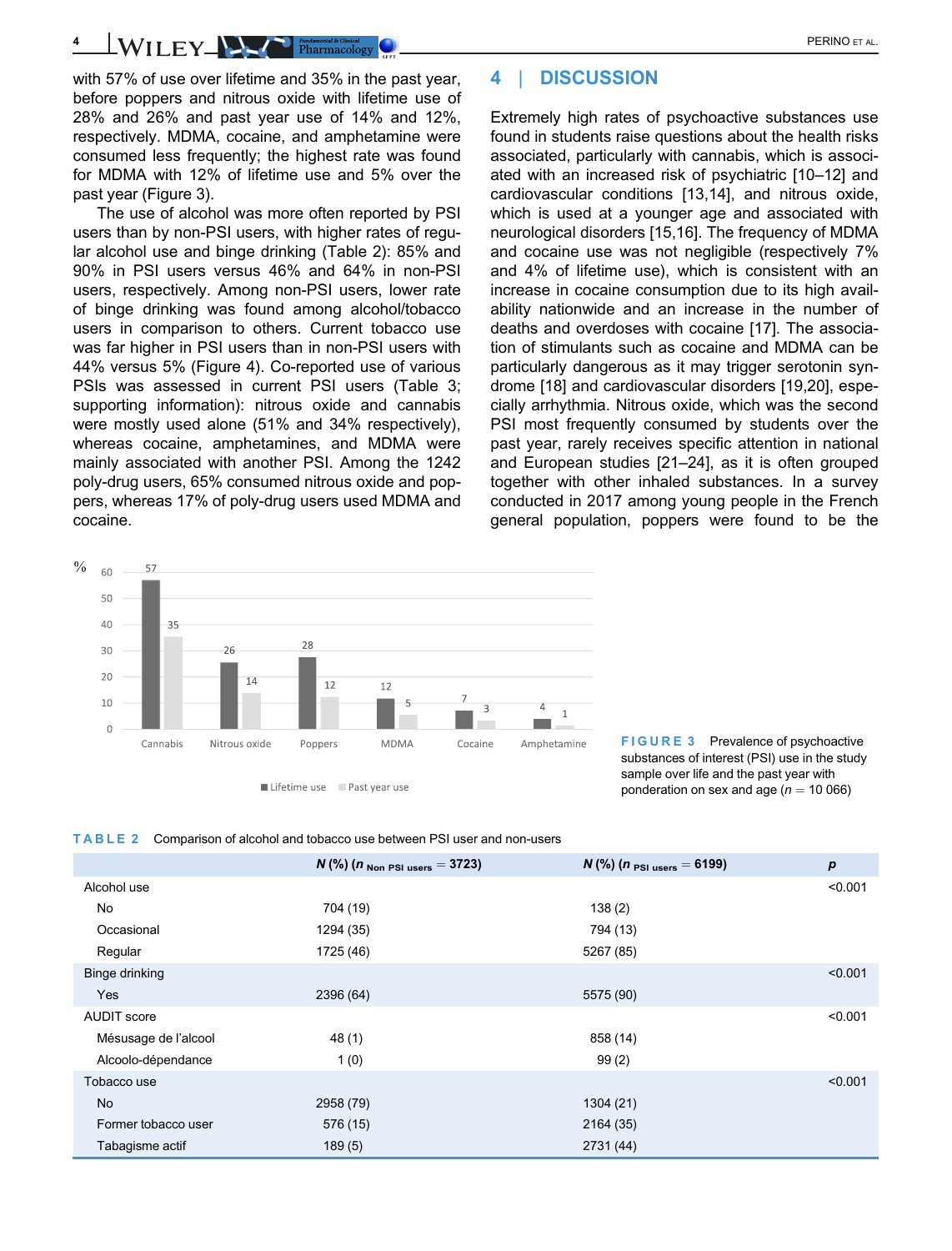PSYCHOACTIVE SUBSTANCE USE AMONG STUDENTS **1.2 AMOUND A CONSUMING CONSUMING CONSUMING CONSUMING CONSUMING CONSUMING CONSUMING CONSUMING CONSUMING CONSUMING CONSUMING CONSUMING CONSUMING CONSUMING CONSUMING CONSUMING CONSUM** 

second psychoactive substance most often used after cannabis, with 8.8% of lifetime exposure, while "inhaled products" represented only 3.1% [21]. The strong association found in this study between nitrous oxide and poppers use in poly-users reinforces the hypothesis

that nitrous oxide consumption may be largely underestimated in national and European studies.

The over-representation of the use of PSI among tobacco users, regular alcohol users, and binge drinkers suggest that alcohol and tobacco use might be



FIGURE 4 Alcohol and tobacco use patterns in non-PSI users, only alcohol/tobacco users and PSI users (in percentages)

|  | <b>TABLE 3</b> Co-reported substances by couples among current PSI users $(n = 1242)$ |
|--|---------------------------------------------------------------------------------------|
|--|---------------------------------------------------------------------------------------|

|                                          | Cocaine,<br>$n$ (%) | <b>MDMA.</b><br>$n$ (%) | Cannabis.<br>$n$ (%)  | Nitrous oxide.<br>$n$ (%) | Poppers,<br>$n$ (%) | Amphetamines,<br>$n$ (%) |
|------------------------------------------|---------------------|-------------------------|-----------------------|---------------------------|---------------------|--------------------------|
| Cocaine, $n$ (%)                         | $21^a(1.69)$        |                         |                       |                           |                     |                          |
| MDMA, $n$ $%$                            | 217 (17.47)         | $57^{\circ}$ (4.59)     |                       |                           |                     |                          |
| Cannabis, $n$ $\left(\frac{9}{6}\right)$ | 134 (10.79)         | 253 (20.37)             | $425^{\circ}$ (34.22) |                           |                     |                          |
| Nitrous oxide, $n$ (%)                   | 147 (11.84)         | 251 (20.21)             | 294 (23.67)           | $629^{\circ}$ (50.64)     |                     |                          |
| Poppers, $n$ $(\%)$                      | 83 (6.68)           | 161 (12.96)             | 236 (19.00)           | 802 (64.57)               | $310^a$ (24.96)     |                          |
| Amphetamines, n (%)                      | 94 (7.57)           | 118 (9.50)              | 83 (6.68)             | 78 (6.28)                 | 55 (4.43)           | $3^a(0.24)$              |

aCurrent use of only one PSI.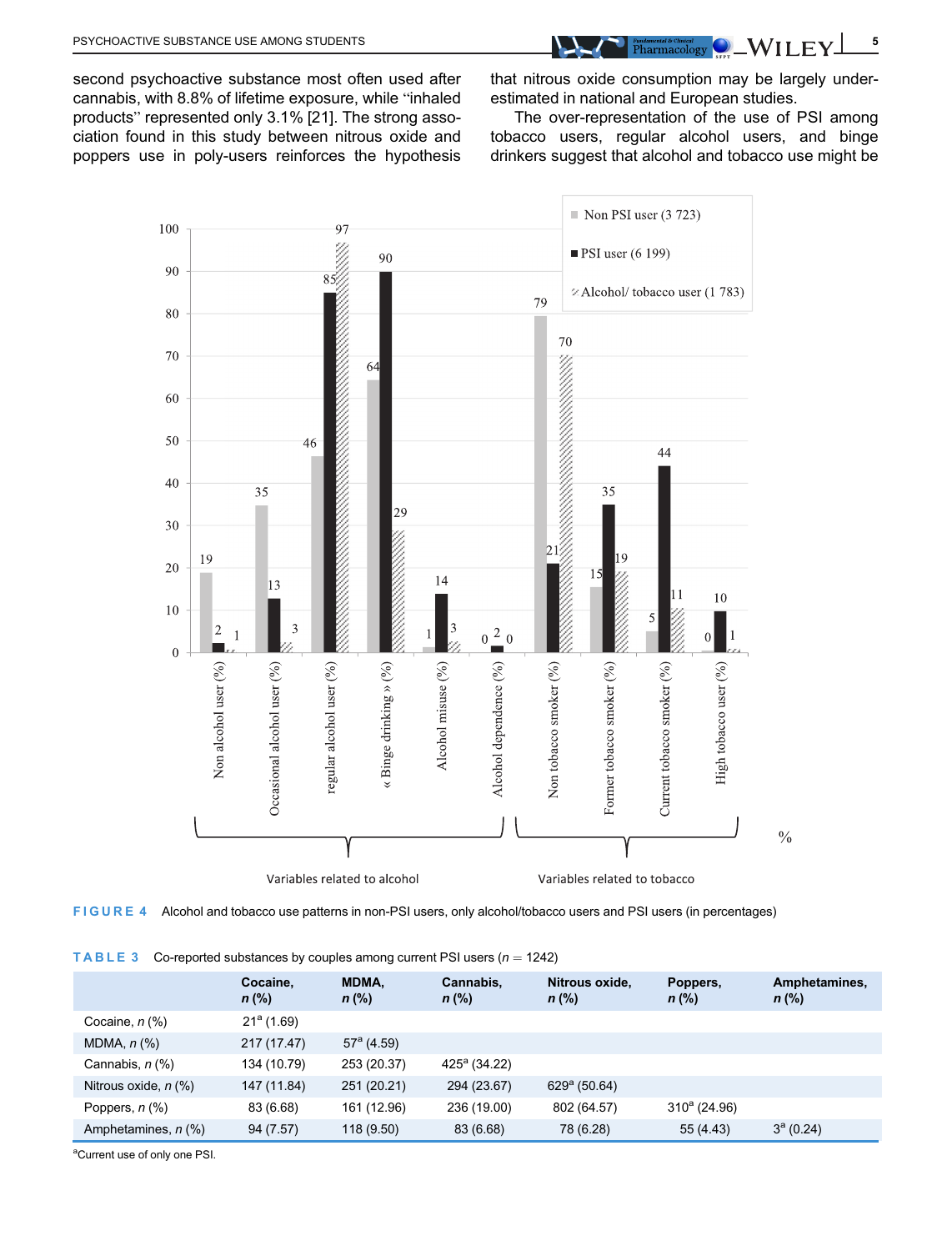interesting markers to target students at risk of other psychoactive substances use. However, the rates of binge drinking were also high in PSI non-users which does not allow this parameter to be used as a specific indicator.

This is the largest study in Europe conducted on the use of psychoactive substances among students. Geographical data were often missing and could not be included in the analysis. Information and participation biases cannot be excluded, and some variables were underestimated (alcohol use disorders) or might be imprecise due to the i-Share questionnaire. This exposed to an underestimation, which would have little impact on the conclusions.

# 5 | CONCLUSIONS

This study points to a wide use of psychoactive substances in students and draws attention to gaps in monitoring of nitrous oxide. It also reveals that regular alcohol use and tobacco use could serve as markers to identify students at risk for others psychoactive substance use to be targeted by prevention programs.

# ACKNOWLEDGMENTS

The authors are grateful to the participants of the i-Share project, for their commitment and cooperation and to the entire i-Share staff for their contribution and assistance. The authors thanks French National Research Agency and the Health Determinants in Societies for fundings. The authors thank Ray Cooke and Cameron Herman for their assistance in reviewing the manuscript.

# CONFLICT OF INTERESTS

The authors have no conflict of interests to declare.

## AUTHOR CONTRIBUTION

Dr Justine Perino, Dr Amélie Daveluy, Dr Annie Fourrier-Réglat, and Prof Marie Tournier conceptualized and designed the study and reviewed and revised the manuscript. Dr Justine Perino drafted the initial manuscript. Dr Justine Perino, Dr Louis Letinier, Dr Clothilde Pollet, Mrs Edwige Peirera, Mr Clément Mathieu, and Mrs Garance Perret designed the data collection instruments, collected data, carried out the initial analyses, and reviewed and revised the manuscript. Prof Christophe Tzourio coordinated and supervised data collection, and critically reviewed the manuscript for important intellectual content. Alexandre Peyré and Prof Mélina Fatseas reviewed and revised the manuscript. All authors approved the final manuscript as submitted and agree to be accountable for all aspects of the work.

# FUNDING/SUPPORT

This study is ancillary to the i-Share research project which has received funding from the French national Research Agency via the programme "Investissement d'Avenir", reference ANR-10-COHO-05. This study was supported by a grant from the Excellence Cluster "Health Determinants in Societies" HEADS of the University of Bordeaux, managed by the Bordeaux 'Initiatives d'excellence" (IdEx) programme, grant number (ANR-10-IDEX-03-02).

## ETHICS STATEMENT

The i-Share study was approved by the Commission Nationale de l'Informatique et des Libertés (CNIL) [DR-2013-019].

## ORCID

Justine Perino D[https://orcid.org/0000-0003-0039-](https://orcid.org/0000-0003-0039-0734) [0734](https://orcid.org/0000-0003-0039-0734)

Amélie Daveluy D[https://orcid.org/0000-0003-1922-](https://orcid.org/0000-0003-1922-8630) [8630](https://orcid.org/0000-0003-1922-8630)

## REFERENCES

- 1. McCrae K, Tobias S, Tupper K, et al. Drug checking services at music festivals and events in a Canadian setting. Drug Alcohol Depend. 2019;205:107589. doi[:10.1016/j.drugalcdep.2019.10](info:doi/10.1016/j.drugalcdep.2019.107589) [7589](info:doi/10.1016/j.drugalcdep.2019.107589)
- 2. Herault J, Dano C. Use of psychoactive substances by medical residents in medicine. Exercer. 2013;107:122-123.
- 3. Nutt D, King LA, Saulsbury W, Blakemore C. Development of a rational scale to assess the harm of drugs of potential misuse. Lancet. 2007;369(9566):1047-1053. doi:[10.1016/S0140-6736](info:doi/10.1016/S0140-6736(07)60464-4) [\(07\)60464-4](info:doi/10.1016/S0140-6736(07)60464-4)
- 4. Galera C, Salla J, Montagni I, et al. Stress, attention deficit hyperactivity disorder (ADHD) symptoms and tobacco smoking: the i-Share study. Eur Psychiatry. 2017;45:221-226. doi: [10.1016/j.eurpsy.2017.07.007](info:doi/10.1016/j.eurpsy.2017.07.007)
- 5. Kinouani S, Pereira E, Tzourio C. Electronic cigarette use in students and its relation with tobacco-smoking: a cross-sectional analysis of the i-Share study. Int J Environ Res Public Health. 2017;14(11):1345. doi[:10.3390/ijerph14111345](info:doi/10.3390/ijerph14111345)
- 6. Macalli M, Tournier M, Galera C, et al. Perceived parental support in childhood and adolescence and suicidal ideation in young adults: a cross-sectional analysis of the i-Share study. BMC Psychiatry. 2018;18(1):373. doi[:10.1186/s12888-018-1957-7](info:doi/10.1186/s12888-018-1957-7)
- 7. EMCDDA. Methods and definitions. 2012. Accessed January 5, 2022.<https://www.emcdda.europa.eu/stats07/GPS/methods>
- 8. Gache P, Michaud P, Landry U, et al. The alcohol use disorders identification test (AUDIT) as a screening tool for excessive drinking in primary care: reliability and validity of a French version. Alcohol Clin Exp Res. 2005;29(11):2001-2007. doi: [10.1097/01.alc.0000187034.58955.64](info:doi/10.1097/01.alc.0000187034.58955.64)
- 9. République Française. Arrêté du 26 janvier 1995 portant création d'une application informatique nationale de gestion des enseignements et des étudiants. 1995. Accessed January 5, 2022. [https://www.legifrance.gouv.fr/loda/id/JORFTEXT000](https://www.legifrance.gouv.fr/loda/id/JORFTEXT000000186826/) [000186826/](https://www.legifrance.gouv.fr/loda/id/JORFTEXT000000186826/)
- 10. Weinberger AH, Zhu J, Lee J, Anastasiou E, Copeland J, Goodwin RD. Cannabis use among youth in the United States, 2004-2016: faster rate of increase among youth with depression. Drug Alcohol Depend. 2020;209:107894. doi[:10.1016/j.drugalc](info:doi/10.1016/j.drugalcdep.2020.107894) [dep.2020.107894](info:doi/10.1016/j.drugalcdep.2020.107894)